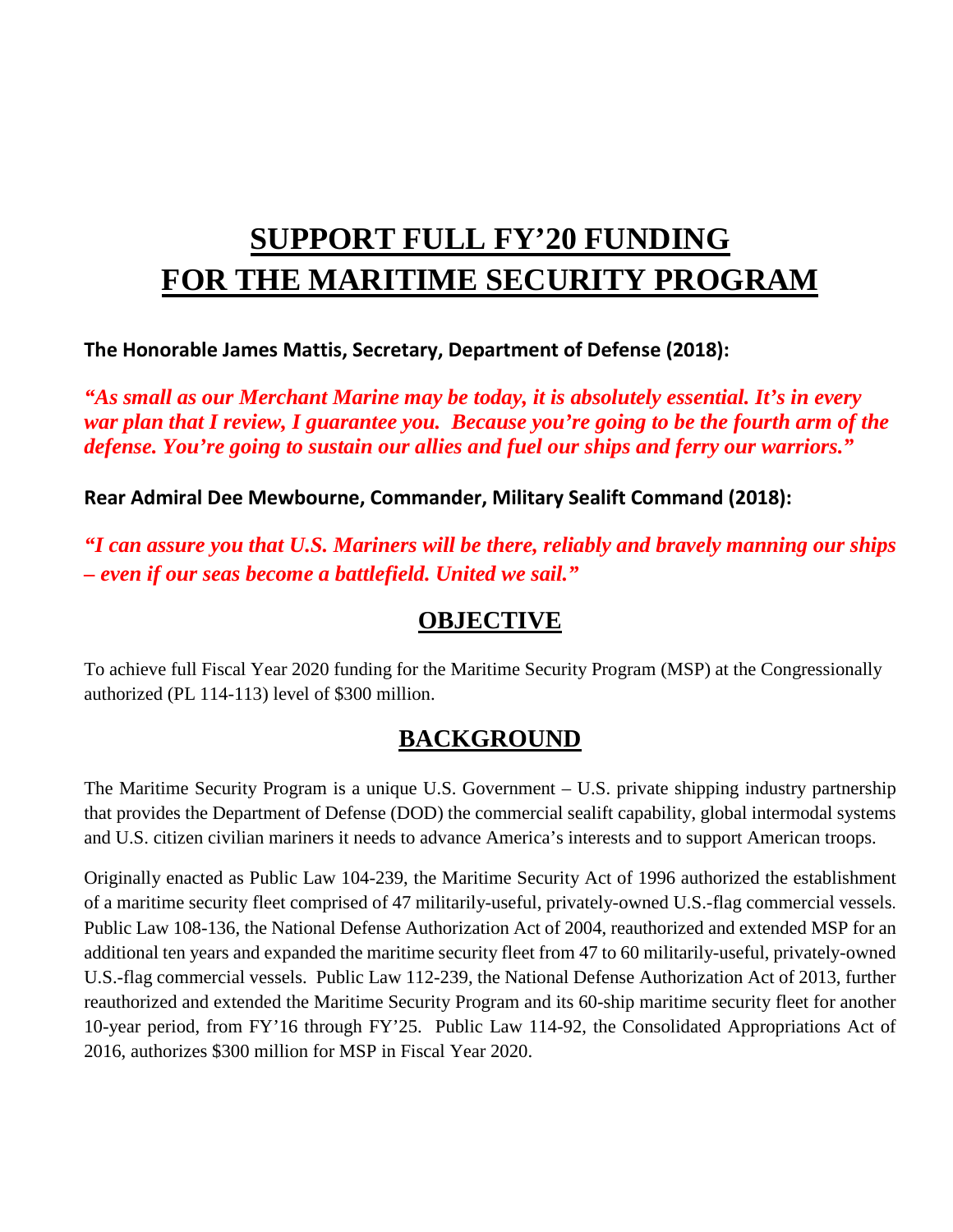#### **Rear Admiral Dee Mewbourne, Commander, Military Sealift Command (2018)**

*"To carry that logistics power to the fight, we have always relied on our Merchant Marine. And they have always answered the call. Despite the dangers and long separations from home, our U.S. Merchant Marine has sailed into harm's way time and time again to make sure American warfighters and our allies have had the supplies they need to overwhelm our adversaries."*

As history has proven, American mariners never fail to sail into harm's way when needed by the United States. There is no guarantee or reason to believe foreign crews will do the same. It is essential that Congress and the Administration stop the further loss of U.S.-flag vessels and the outsourcing of American maritime jobs. The choice for our Nation is simple: either the United States continues to entrust the security of our nation and the safety of American troops deployed overseas to U.S.-flag vessels and their U.S. citizen crews, or instead turns over America's security interests and the well-being of American troops to foreign flag, foreign crewed vessels which may or may not choose to support America and our allies. One important step is to fully fund the Maritime Security Program.

## **NATIONAL SECURITY BENEFITS OF MSP**

#### **Rear Admiral Thomas Shannon, Commander, U.S. Military Sealift Command (2016):**

*"[We] must be mindful that the execution of our national military strategy requires a robust U.S.-flag merchant marine, a strong surge sealift capability, and a deep pool of merchant mariners to literally carry our nation to war. . . Contracting out our ability to carry our nation's combat power with foreign flag fleets is simply not an option. So let us all put our oar in the water, and pull together to sustain a viable U.S.-flag merchant marine."*

In their 2017–2018 maritime policy statement, the Navy League of the United States stated, [Failing to provide full funding for MSP] "could reduce reserve sealift readiness and capacity below levels that would fully meet the combatant commanders' operational plans for major deployment of ground forces, which call for 95 percent of unit equipment and sustaining supplies to be moved by strategic sealift. Reduced funding will decrease the number of mariners employed on these vessels, and without adequate sealift and sealift manning, mission capability will be compromised."

Since the inception of military operations in Iraq and Afghanistan in 2002, 98 percent of the cargoes have been transported to the region on either U.S.-flag commercial vessels or U.S. Government owned and/or controlled vessels - all of which are crewed by U.S. citizen civilian merchant mariners. Since 2009, privatelyowned U.S.-flag commercial vessels and their civilian U.S. citizen crews have transported more than 90 percent of the sustainment cargo needed to support U.S. military operations and rebuilding programs in Iraq and Afghanistan. Most importantly, vessels enrolled in MSP carried 99 percent of these cargoes.